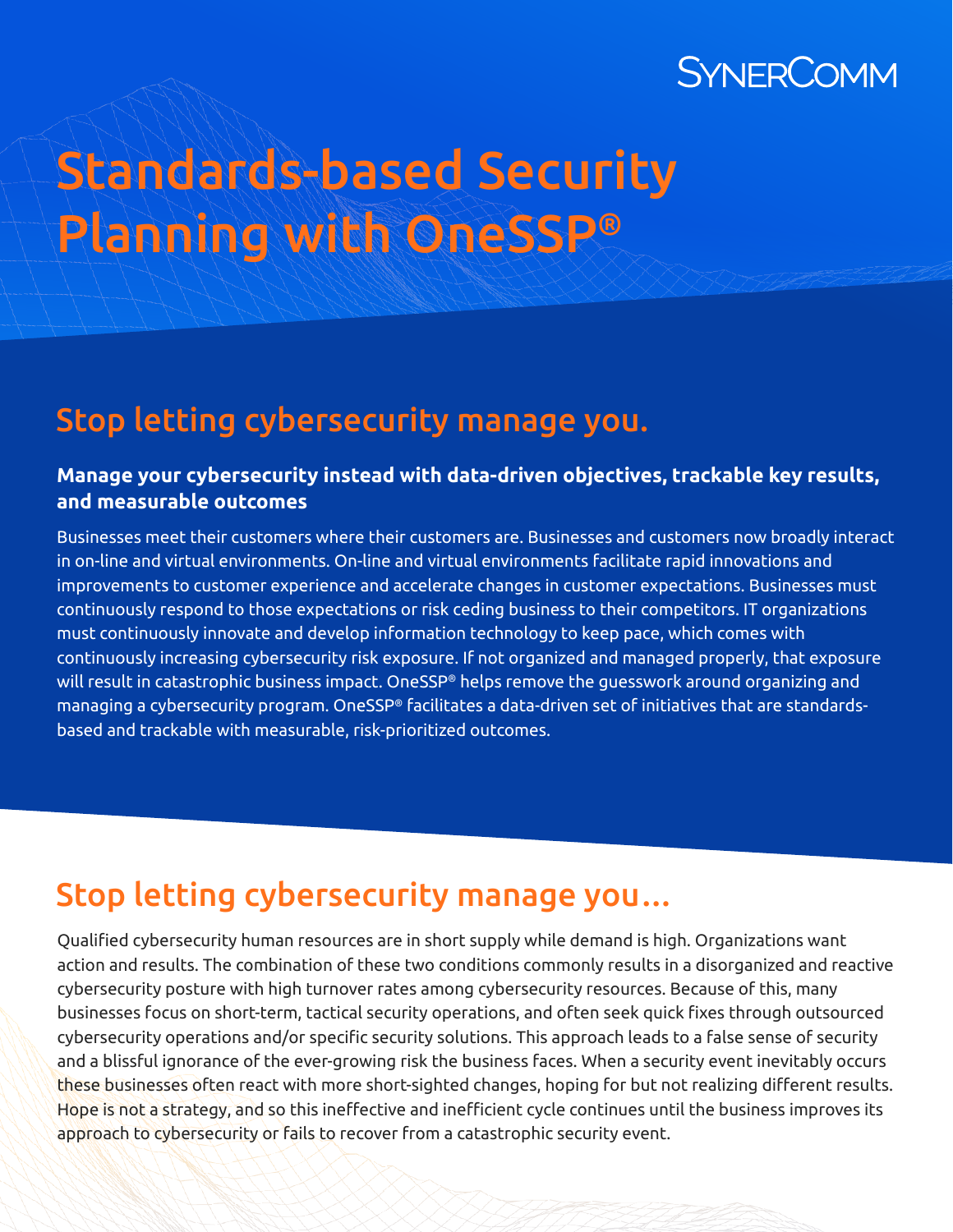### Manage your cybersecurity…

Leading security experts contribute and collaborate to develop and maintain cybersecurity frameworks. Cybersecurity frameworks define standards and best practices for managing the most common cybersecurity risks. Properly utilized, a cybersecurity framework can serve as the backbone for an organized, managed, tracked, and measured cybersecurity program; a program that facilitates continuous improvement in cybersecurity maturity and risk management. OneSSP® leverages frameworks appropriate for the unique circumstances of each customer for effective and efficient planning, execution, operation, and validation of a data-driven, risk-based cybersecurity program.



### Organizations who benefit the most:



Organizations struggling to develop / maintain good cybersecurity



Organizations seeking validation of their cybersecurity program and posture

Organizations with regulations or customers who require an organized cybersecurity program



Ready to integrate cybersecurity risk management into broader enterprise risk management